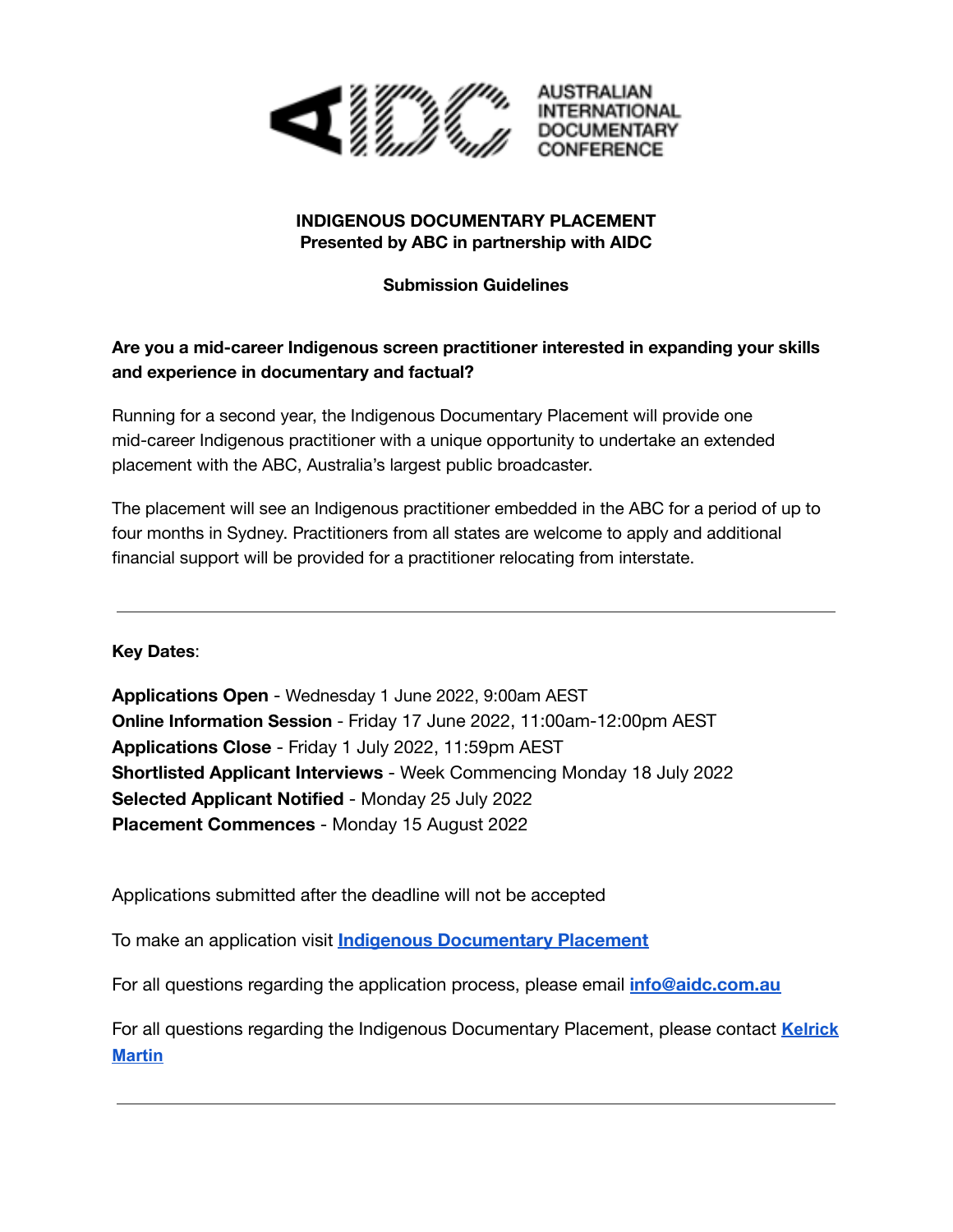

## **ELIGIBILITY CRITERIA**

Applications are welcome from eligible mid career practitioners from across Australia.

To be eligible to apply, applicants must:

- Be 18 years of age or over
- Be an Indigenous documentary or factual practitioner
- Have two previous documentary or factual screen credits as Director or Producer
- If shortlisted, be available to attend (virtually) an interview week starting Monday 18 July, 2022
- If selected, be able to undertake the placement in Sydney as required from Monday 15 August 2022 (subject to COVID-19 restrictions)
- If selected, be able to complete the full 4 month placement.

#### **INFORMATION SESSION**

All interested Indigenous practitioners are invited to attend a virtual information session hosted by Kelrick Martin (Head of Indigenous, ABC) on **Friday 17 June 11:00-12:00 (AEDT)**.

The information session will provide practitioners with an opportunity to learn more about the placement from ABC representatives, ask questions, and hear from filmmaker Daniel King, the recipient of the 2021 Indigenous Documentary Placement.

#### **Speakers:**

- Kelrick Martin, Head of Indigenous, ABC
- Daniel King, recipient of the 2021 Indigenous Documentary Placement
- Richard Huddleston, Managing Editor Factual & Culture
- Kelly Williams Indigenous and Diversity HR Case Advocate

"I am thrilled to be announcing the next round of the Indigenous Documentary Placement Initiative following the incredible success of the initial placement. This important initiative is an opportunity for Indigenous and Torres Strait Islander storytellers to gain invaluable industry experience as part of our Factual and Culture Team and supports the ABC's commitment to foster greater diversity of voices in the Australian screen sector

#### **- MICHAEL CARRINGTON - DIRECTOR ENTERTAINMENT & SPECIALIST (ABC)**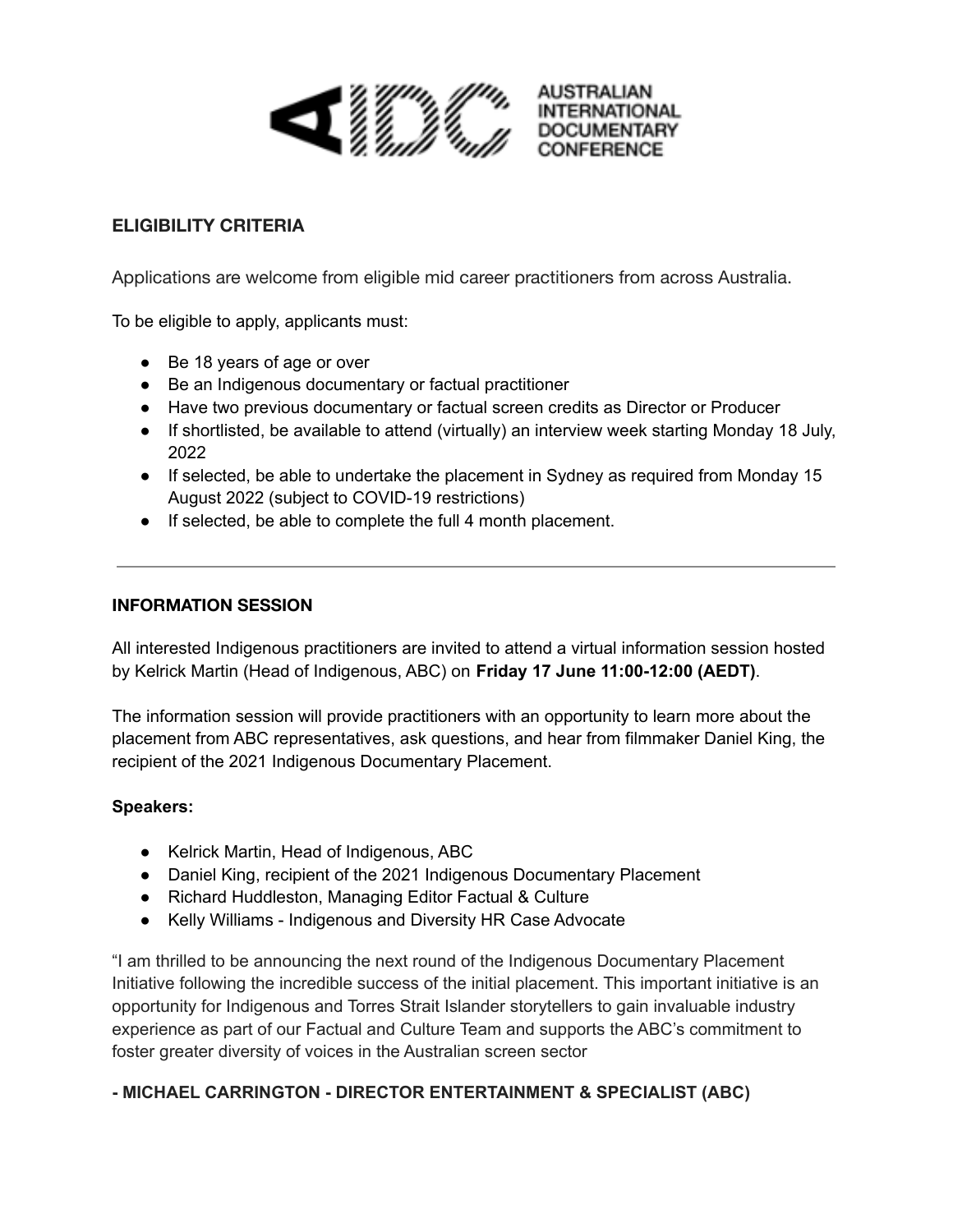

"I had a really successful and positive experience at the ABC as part of the Indigenous Documentary Placement. I was able to produce a story for Artworks, and a story for Catalyst online and spent time in the commission team. I felt highly supported throughout my placement and the ABC has continued to support my career through ongoing work, including recently producing a story for ABC art online and directing an episode of an upcoming factual series for broadcast"

## **- DANIEL KING, FILMMAKER AND 2021 INDIGENOUS DOCUMENTARY PLACEMENT RECIPIENT**

## **HOW TO APPLY**

To complete your application you will first need to register for a free MY AIDC account (or log in to your existing account) and complete the application form [here](https://aidc-forms.fiona-app.com/forms/33ac4d0b-d09d-4d36-a39d-75461f7f1917) . This link will prompt you to register (or log in) to your MY AIDC account to complete and submit your application form.

More details about the Indigenous Documentary Placement can be found on the **AIDC** [website](https://www.aidc.com.au/initiatives/indigenous-documentary-placement/#):

Below is the list of questions you will need to answer to complete your application.

*Please note, all questions with an asterix (\*) are compulsory.*

#### **APPLICANT DETAILS**

Please insert details of the applicant of the form

\*First Name: \*Last Name: \*Email: \*Contact Phone Number (including country code): \*Address: \*Do you live in a regional/remote area of Australia? \*Accessibility: If you require accessibility support, please describe requirements

#### **APPLICANT INFORMATION**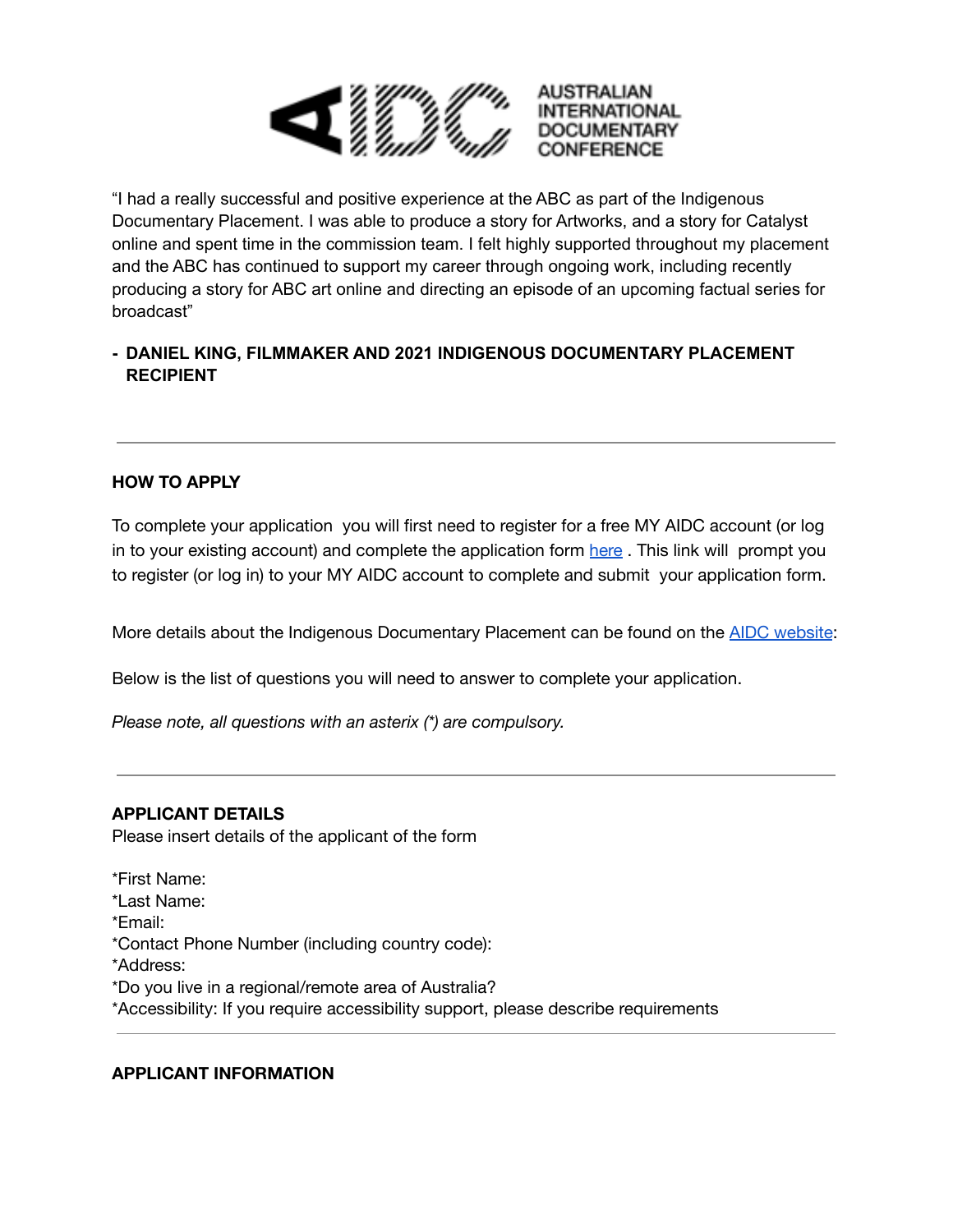

\*Short bio: *(up to 250 words)*:

\*Suitability: How would the Indigenous Documentary Placement assist your personal/ professional / cultural development? *(up to 500 words)*:

\*Please upload a CV in PDF format with relevant project and production experience.

## **APPLICANT EXPERIENCE**

Applicants must demonstrate mid-career level experience as a documentary content practitioner by providing at least two screen credits as director or producer on any platform

## **PROJECT 1**

#### **Please provide a description of a recent project you have worked on ensuring to include:**

\*Project Title: \*Year of Production \*Production Company / Companies: \*Credit: \*Logline *(up to 30 words)*: \*Short Synopsis *(up to 200 words)*: \*Participation in Screenings /Festivals /Awards *(up to 200 words)*: Trailer: Please include a link to a project trailer of clip (up to 2 mins) Password:

Please upload any other supporting materials.

## **PROJECT 2**

#### **Please provide a description of a recent project you have worked on ensuring to include:**

\*Project Title \*Year of Production \*Production Company / Companies: \*Credit: \*Logline *(up to 30 words)*: \*Short Synopsis *(up to 200 words)*: \*Participation in Screenings /Festivals / awards *(up to 200 words)*: Trailer: Please include a link to a project trailer of clip (up to 2 mins)